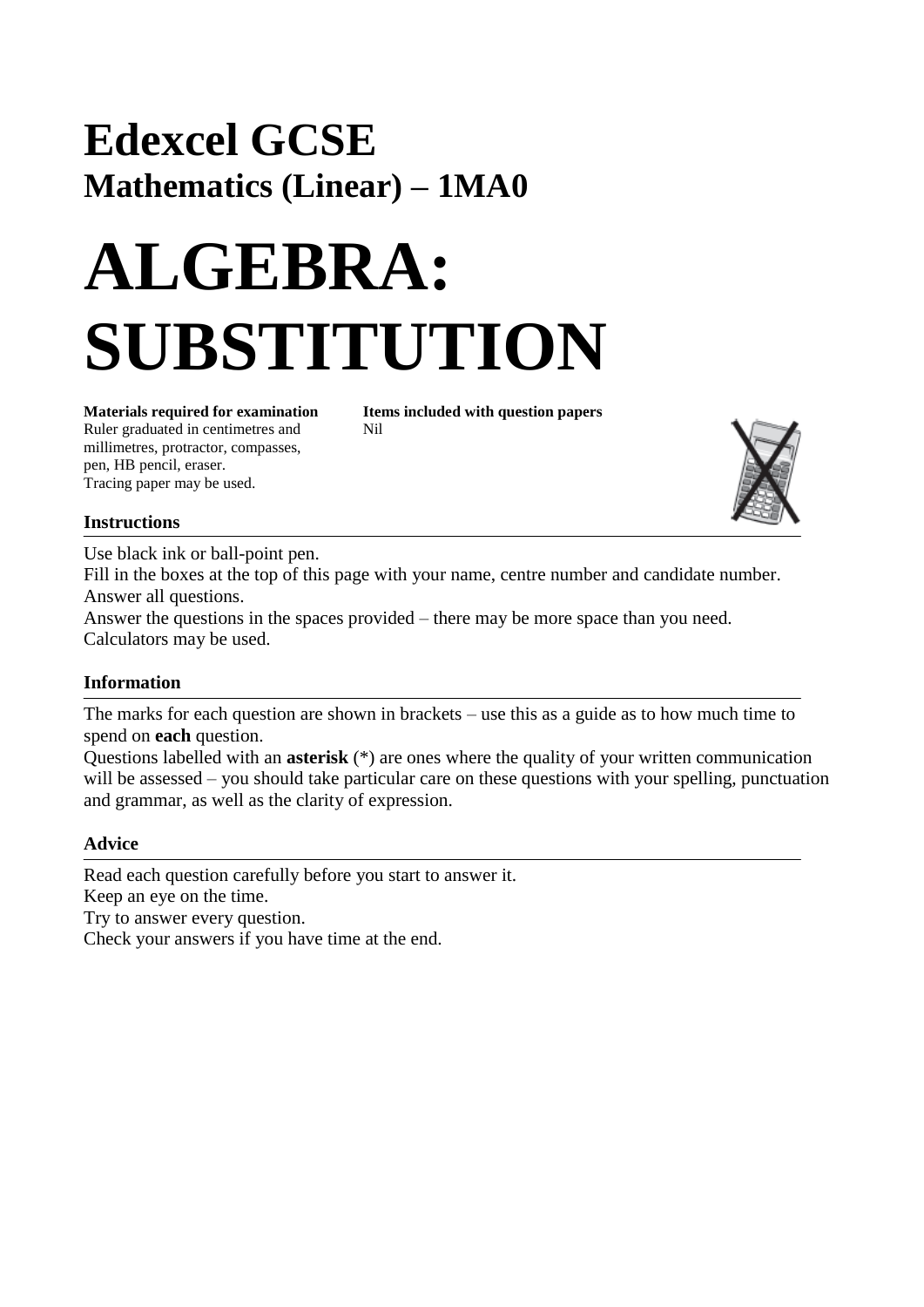- 1.  $P = 3n$  $n = 6$ 
	- (a) Work out the value of *P*.

*P* = .................................... **(1)**

- $Q = 2c + d$  $c = 3$  $d = 2$
- (b) Work out the value of *Q*.



..........................

- **2.**  $p = 5$  $r = 2$ 
	- (a) Work out the value of

 $4p + 3r$ 

*n* is an even number.

(b) What type of number is  $n + 1$ ?

.......................... **(1) (Total 3 marks)**

**(2)**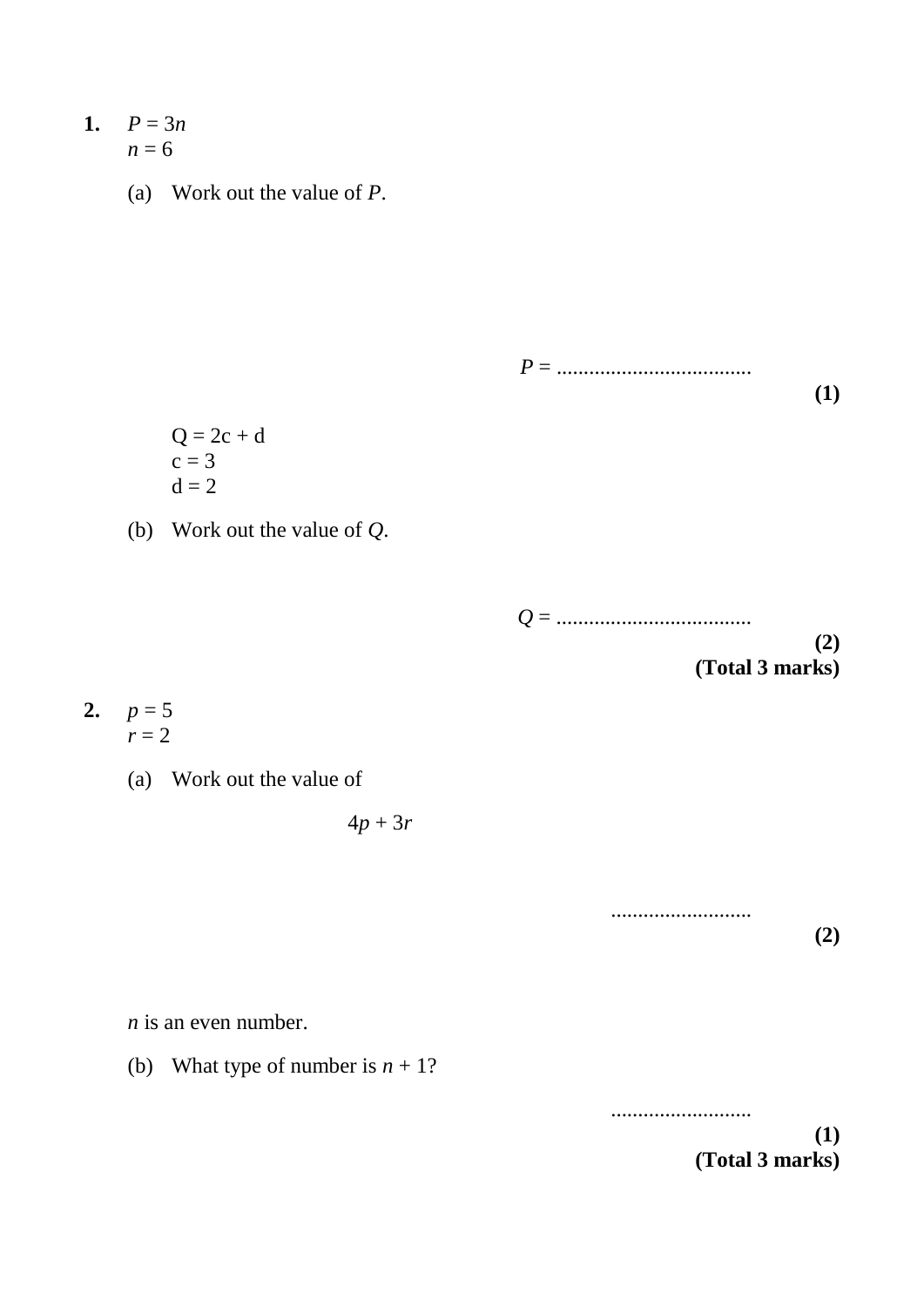3.  $y = 5x - 3$ 

Find the value of  $y$  when  $x=9$ 

*y =* .............................. **(2) (Total 2 marks)**

4.  $P = 4k - 10$ 

 $k = 7$ 

(a) Work out the value of *k.*

.....................................

**(2)**

 $y = 4n - 3d$  $n = 2$  $d = 5$ 

(b) Work out the value of *y.*

..................................... **(2) (Total 4 marks)**

5.  $v = u + 10t$ 

Work out the value of *v* when

 $u = 10$  and  $t = 7$ 

*v* = ……………………… **(Total 2 marks)**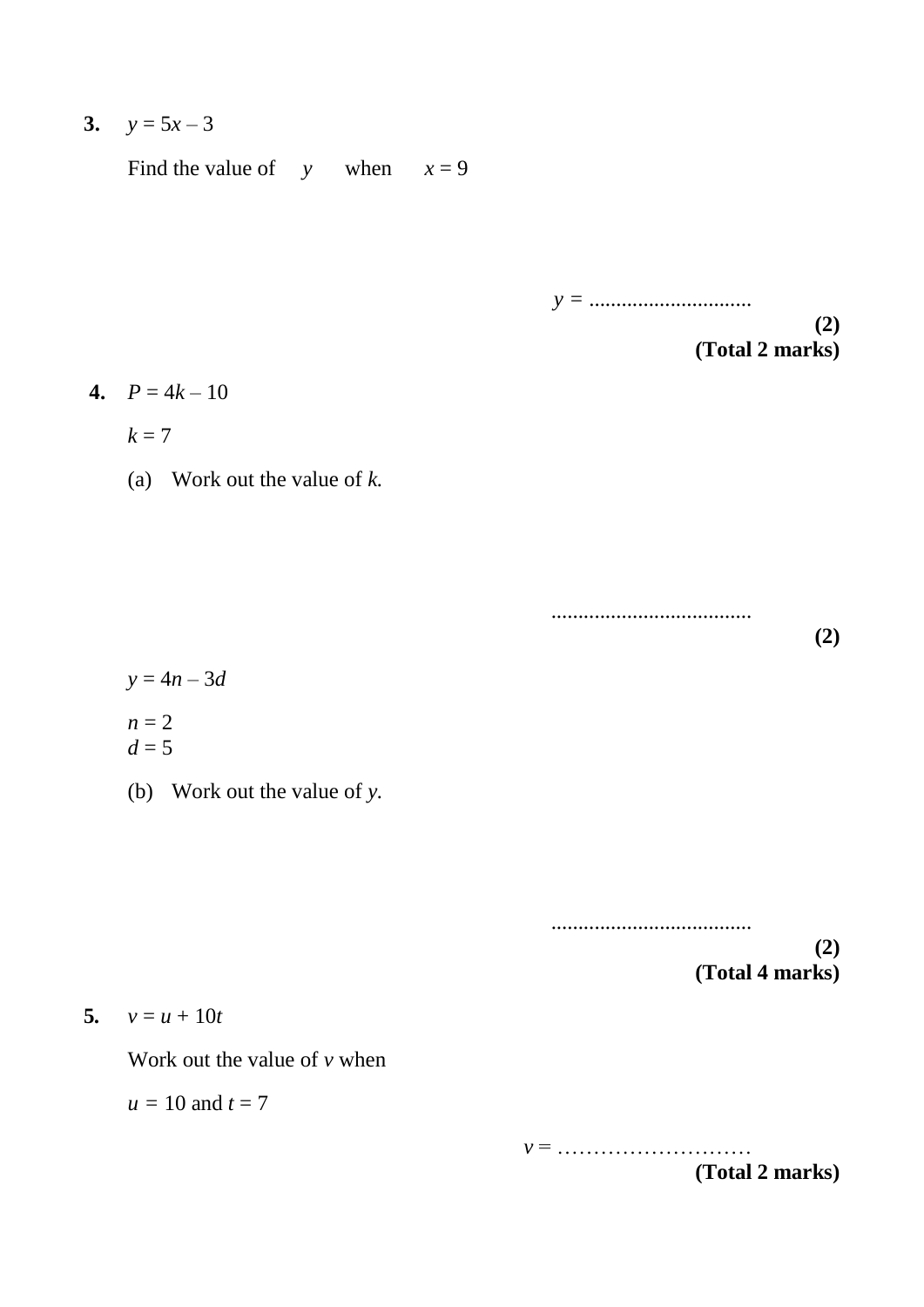

You can work out the amount of medicine,  $c$  ml, to give to a child by using the formula

$$
c = \frac{ma}{150}
$$

*m* is the age of the child, in months. *a* is an adult dose, in m*l*.

A child is 30 months old. An adult's dose is 40 m*l*.

Work out the amount of medicine you can give to the child.

.............................................. m*l*

**(Total 2 marks)**

**7.**  $V = 3b + 2b^2$ 

Find the value of *V* when  $b = 4$ 

......................................................

**6.** 

**(Total 2 marks)**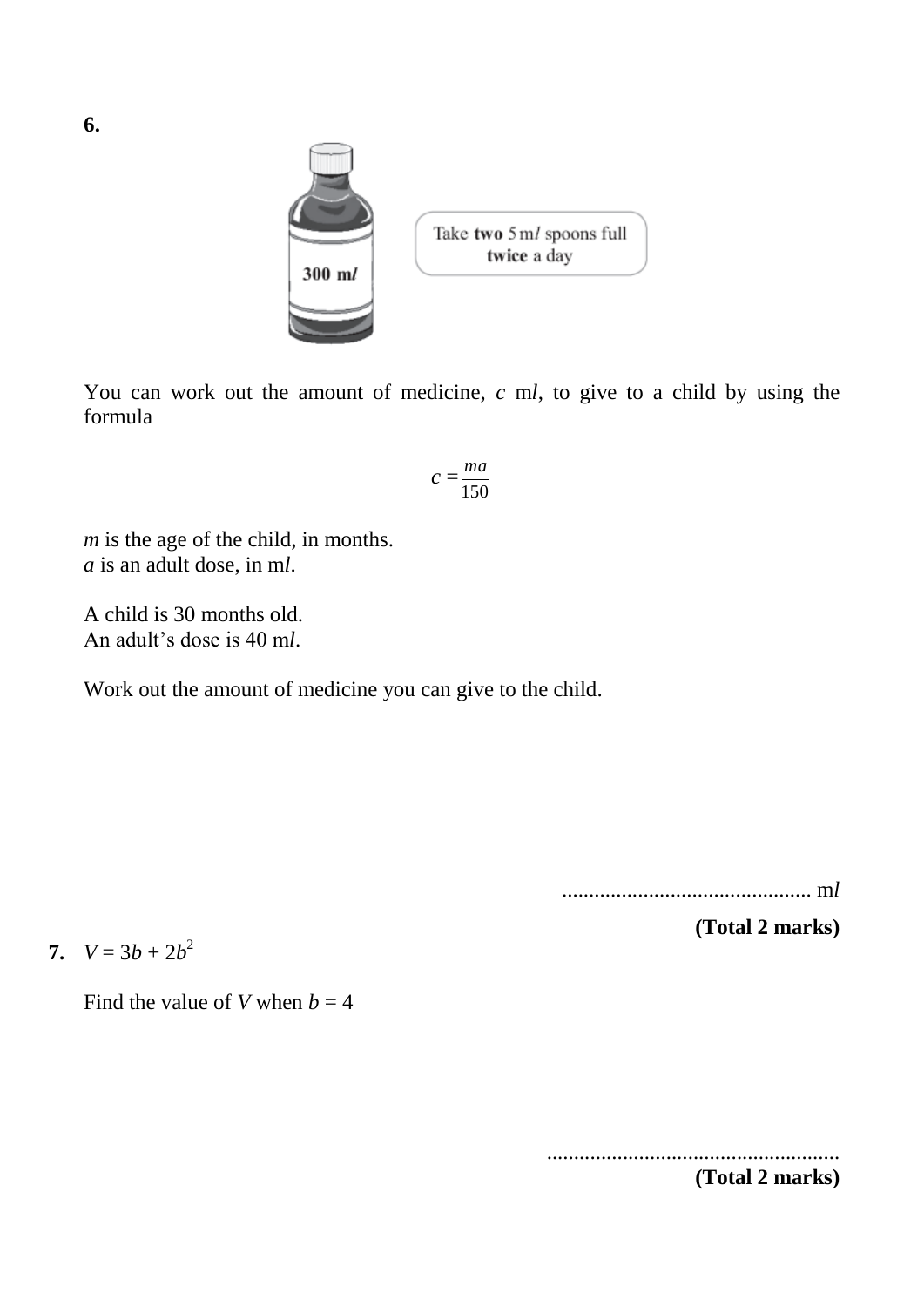**8.** (a) Work out the value of  $3p + 4q$  when  $p = 5$  and  $q = -2$ 

…………………… **(2)** (b) Given that  $y = 4x - 3$ , work out the value of *x* when  $y = 11$ 

$$
x = \dots
$$
 (3)  
(Total 5 marks)

### **9.** Work out the value of  $5x + 1$  when  $x = -3$

.......................... **(2) (Total 2 marks)**

**10.** (a) Work out the value of  $3x-4y$  when  $x=3$  and  $y=2$ 

....................... **(2)**

(b) Work out the value of  $\frac{p(q-3)}{q}$  when  $p = 2$  and  $q = -7$ 4 *p*(*q* – 3)

> ....................... **(3) (Total 5 marks)**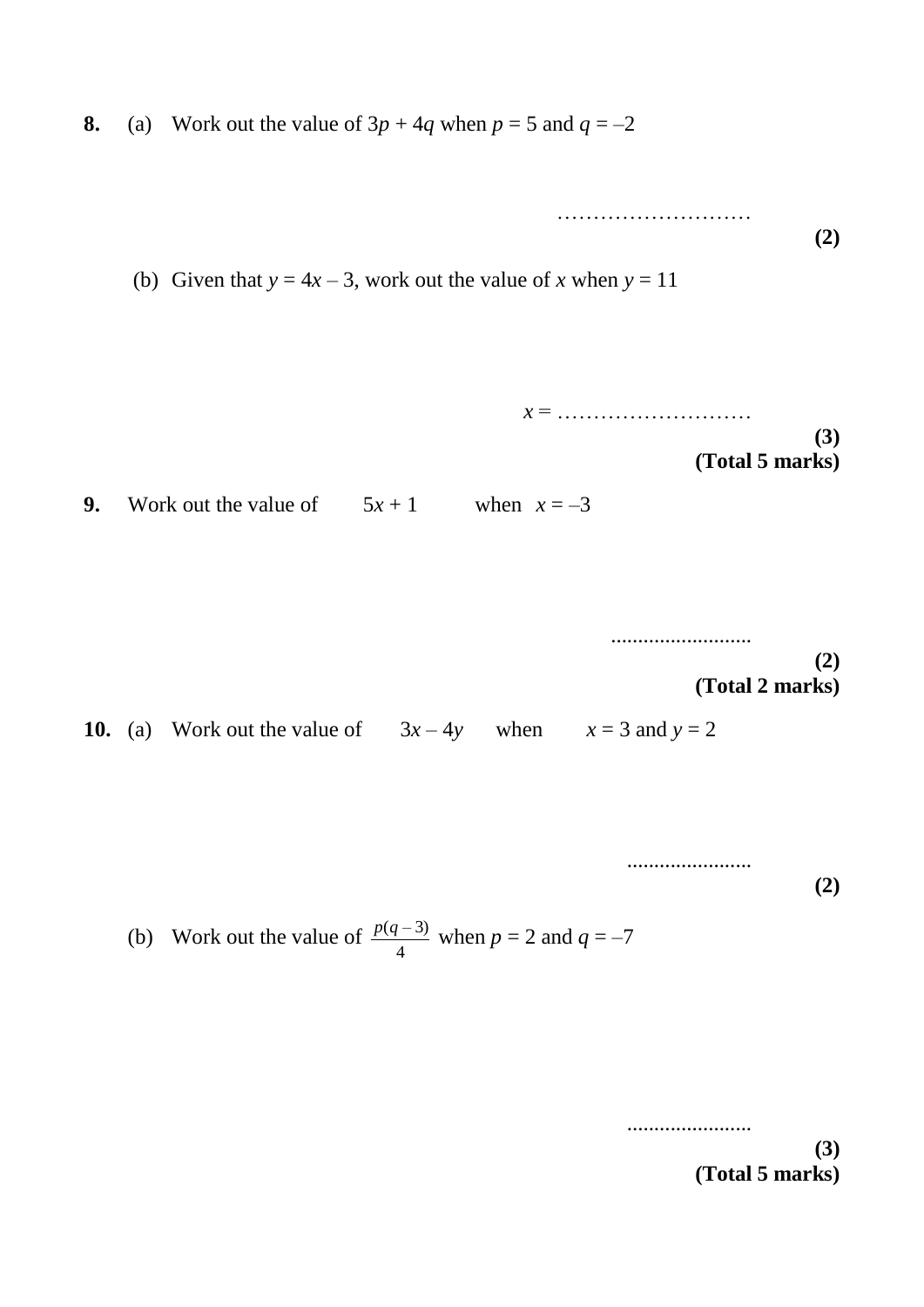- **11.**  $S = 2p + 3q$  $p = -4$  $q = 5$ 
	- (a) Work out the value of *S.*

 $T = 2m + 30$  $T = 40$ 

(b) Work out the value of *m.*

*m =*………………………

*S =*………………………

**(2) (Total 4 marks)**

**(2)**

12.  $A = 4bc$ 

 $A = 100$  $b = 2$ 

Work out the value of *c*.

*c =*………………………

**(2) (Total 2 marks)**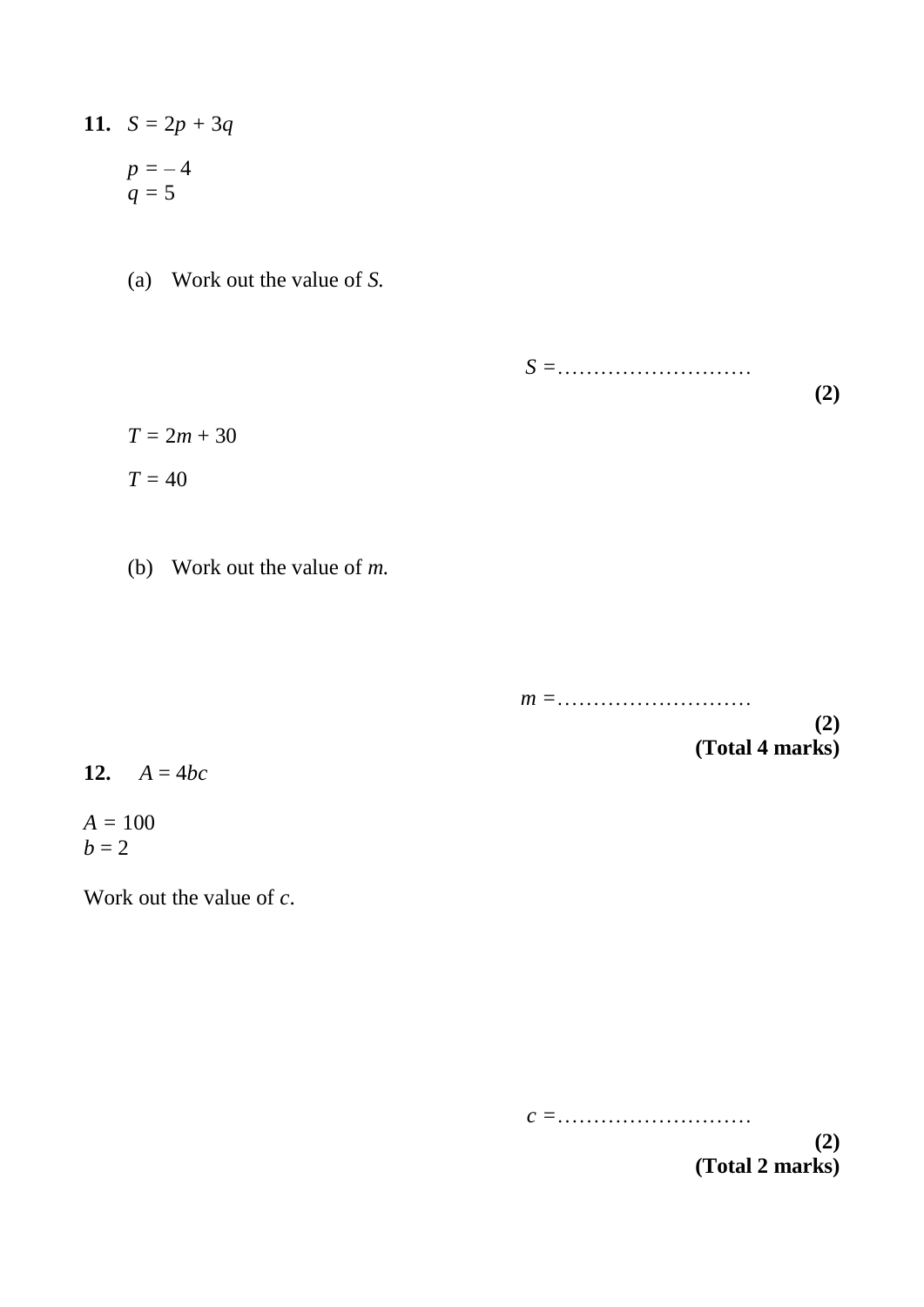**13.** (a) Work out the value of  $2a + ay$  when  $a = 5$  and  $y = -3$ 

**(2)**

(b) Work out the value of  $5t^2 - 7$  when  $t = 4$ 

…………………….

…………………………

**(3) (Total 5 marks)**

**14.** 
$$
A = \frac{h(x+10)}{2}
$$
  
 $A = 27$   
 $h = 4$ 

Work out the value of *x*

*x =* ....................................

**(Total 3 marks)**